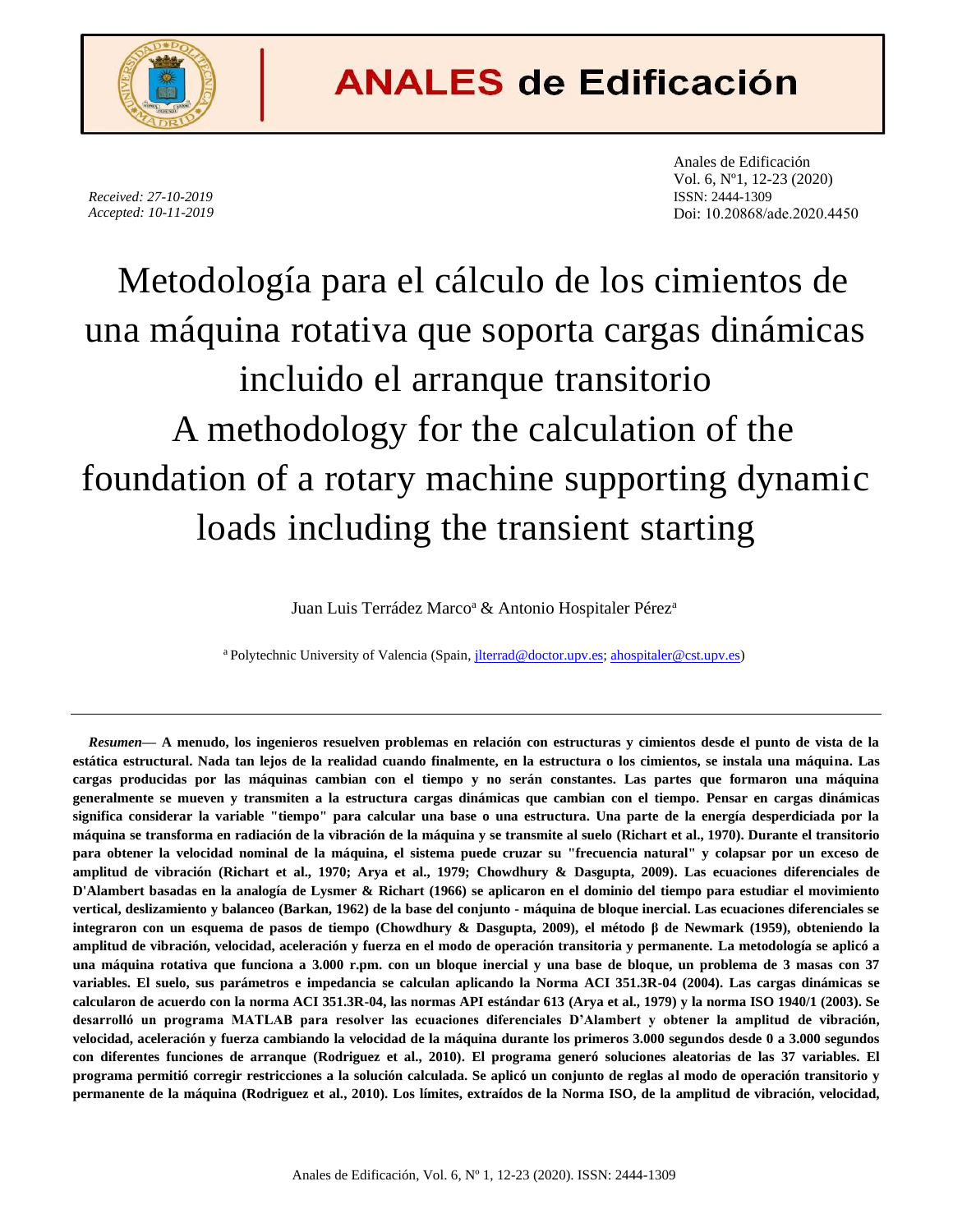**aceleración y fuerza en el modo de operación transitoria y permanente se aplicaron para obtener la solución correcta. Finalmente, esta metodología permite aplicar metaheurísticas para optimizar el costo de la fundación.**

*Palabras Clave*— Cargas dinámicas; Cimientos; Transitorio; Vibraciones.

*Abstract***— Often engineers solve problems in relationship with structures and foundations from the point of view of structural statics. Nothing so far of the reality when finally, on the structure or the foundation, is installed a machine. Loads produced by machines change with time and will not be constant. The parts that made a machine are usually moving and they transmit to the structure dynamics loads which change with time. Thinking in dynamics loads means consider the variable "time" to calculate a foundation or a structure. A part of the energy wasted by the machine is transformed in radiation from the vibration of the machine and transmitted to the soil (Richart et al., 1970). During the transient to get the nominal speed of the machine, the system can cross its "natural frequency" and collapse by an excess of amplitude of vibration (Richart et al., 1970; Arya et al., 1979; Chowdhury & Dasgupta, 2009). D'Alambert differential equations based in the Lysmer's analogy (Lysmer & Richart, 1966) were applied in the time domain to study the vertical movement, sliding and rocking (Barkan, 1962) of the ensemble foundation – inertial block – machine. Equations differentials were integrated with a time-step scheme (Chowdhury & Dasgupta, 2009), the Newmark's β method (Newmark, 1959), getting the amplitude of vibration, speed, acceleration and strength in the transient and in the permanent operation mode. Methodology was applied to a rotary machine working at 3.000 r.pm. with an inertial block and a block foundation, a 3-mass problem with 37 variables. The ground, its parameters and impedance are calculated applying the Norma ACI 351.3R-04 (2004). Dynamic loads were calculated in accordingto ACI Norm 351.3R-04, API Norms Standard 613 (Arya et al., 1979) and ISO Norm 1940/1 (2003). A MATLAB program was developed to solve the D'Alambert differential equations and get the amplitude of vibration, speed, acceleration and strength changing the speed of the machine during the first 3.000 seconds since 0 to 3.000 seconds with different starting functions (Rodriguez et al., 2010). Random solutions of the 37 variables were generated by the program. The program allowed to fix constraints to the solution calculated. A set of rules were applied to the transient and the permanent operation mode of the machine (Rodriguez et al., 2010). Limits, extracted from the ISO Norm, of the amplitude of vibration, speed, acceleration and strength in the transient and in the permanent operation mode were applied to get the right solution. Finally, this methodology permits to applied metaheuristics to optimize the cost of the foundation.**

*Index Terms*— Dynamic loads; Foundations, Transient, Vibrations.

#### I. INTRODUCTION

he study of the dynamics loads that generate a machine working is a part of the civil engineering that has been in developing since the XIX century. Join to the born of the machines appears on the foundations and structures that support the machines vibrations due to the imperfections in the making them. T

For beginning the studies of the vibration and its influence in the foundations and structures was developed a model of a "simple degree of freedom" with vertical movement combined with the "half-space theory" to make a model of the soil. Reality is more complex. Engineers developed different types of structures and foundations to guarantee that the vibrations create by the machines were dumped for protecting the machines, the people and the environment of them.

During the operation of a machine, in the starting, the machine could cross the resonant frequency, where the amplitude of the displacement is increased out of reasonably limits and damage the machine (Fig. 1).

Models of foundations were changing mainly with the experience and "rule of thumb method" (Arya et al., 1979; ACI Committee 351, 2004) to calculate foundations were

applied to build the foundations. Recommendations of the "rule of thumb method" to limit the amplitude of vibration of a machine are focused to increase the volume of the foundation



to increase its weight and of course to increase its costs. Optimization of the foundations supporting dynamics loads produced by machines means not to cross or crossing the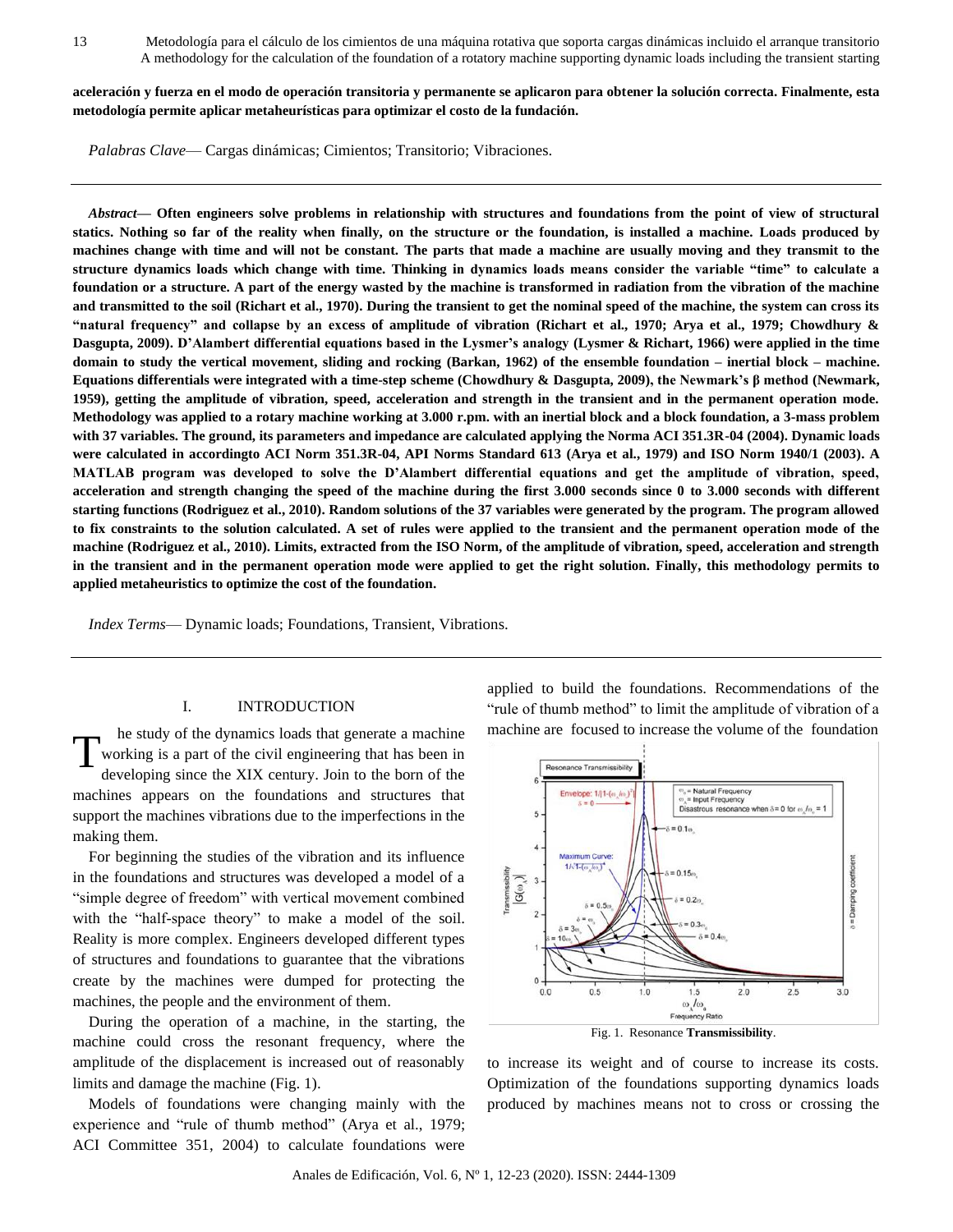resonance frequency in the transient operation mode safely and at the lowest cost of the foundation.

*A. Optimization of foundations for machines. State of the art*

Optimization of the cost of the foundation is proposed in four papers by three authors.

Paper one. Sienkiewicz & Wilczynski, (1993), in their paper 'Minimum-weight design machine foundations under vertical load', proposed the optimization of a single degree of freedom system (S.D.O.F. in advanced) based in the weight of the block foundation. Impedances of the soil are calculated using the Novak model.

The displacement was calculated by the Richart-Whitman's model of condensed parameters. Poisson soil parameter is considered using the values of Richart-Whitman (Richart et al., 1970).

Cost function depends on the tree parameters of the block foundations, length, wide and height. Restrictions considerer were the resonance frequency, vertical displacement, value limits of length and wide of the block and stresses in the soil.

For solving authors consider the problem as a sequence linear programming (SLP). An initial solution is calculated, and small changes are made by Taylor approximation using the Gauss simplex algorithm around the solution. The convergence of the algorithm is not guaranteed if the variables are not limited.Two examples were calculated.

Paper two. Sienkiewicz & Wilczynski (1976), in their paper 'Shape optimization of a dynamically loaded machine foundation coupled to a semi-infinite inelastic medium', proposed the optimization based in the volume of the block foundation.

Machine was under vertical loads and mounted on the block. Soil parameters were with the half-space theory. Vertical, sliding and rocking displacement were considered, in fact tree degrees of freedom. Authors solve the problem in the frequency domain using complex variable.

Optimization function is the volume of the foundation with two variables, length and wide. Height is considered fixed.

Restrictions considered were the vertical displacement, horizontal displacement, value limits of length and wide of the block and stresses in the soil

For solving authors consider the problem as a sequence linear programming (SLP) using Taylor's series around the solution. To guarantee stability and convergence of the algorithm the limits of the variables are fixed. An example of a reciprocating machine was calculated.

Paper three. Silva et al. (2002) in their paper "Optimization of elevated concrete foundations for vibrating machines" proposed a concrete elevated structured used for steam turbines for its optimization.

The dimensions of the structure and the reinforcement steel are the design variables to be optimized. A cost function is defined depending on concrete, reinforcement steel and the shape of the structure.

Restrictions considered are the limits of the material and the stresses on the soil. To calculate the structure a finite elements analysis was employed. Movement equations are developed with a lumped parameters method.

Limits of displacement, speed and acceleration are considered from the

Optimization of the cost function is solved by five numerical methods in the time domain. A numerical example is included. Conclusions were that computation time is too long, about forty days and can be reduced to four days using approximations.

Paper four. Anyagebunam (2011), in the paper Minimum foundation mass for vibration control, optimised the foundation on an elastic half space using lumped parameters designing a minimum weight foundation.

With the Richart-Whitmar's parameters and the Lysmer's analogy equations and operating the equations in function of a parameter "D" of damping. Mass is a function of the parameter D and was derivate to get the minimum mass.

Author considered that the minimum got it was too small for the size of the machine. Size of the foundations is not compatible with the size of the machine. An example is included.

The authors consider only the permanent mode of working the machine, but what happens during the transient mode? Introduction of the variable time in the calculation of the foundation of a machine means analyse transient mode too.

#### *B. Methodology proposed in this paper*

Depending on the characteristics and the applications of the machines a type of foundations must be designed to guarantee the correct operation of the machine.

The model proposed for a rotatory machine includes an inertial block (Fig. 2), and a block foundation are designed to reduce the vibration of the ensemble (Arya et al., 1979; Prakash, & Vijay, 1988; Srinivasulu & Vaidyanathan, 1976). So, three masses connected between are consider studying their movement due to the dynamic loads produced by the working of the machine.



Fig. 2. Block foundations for rotative machine.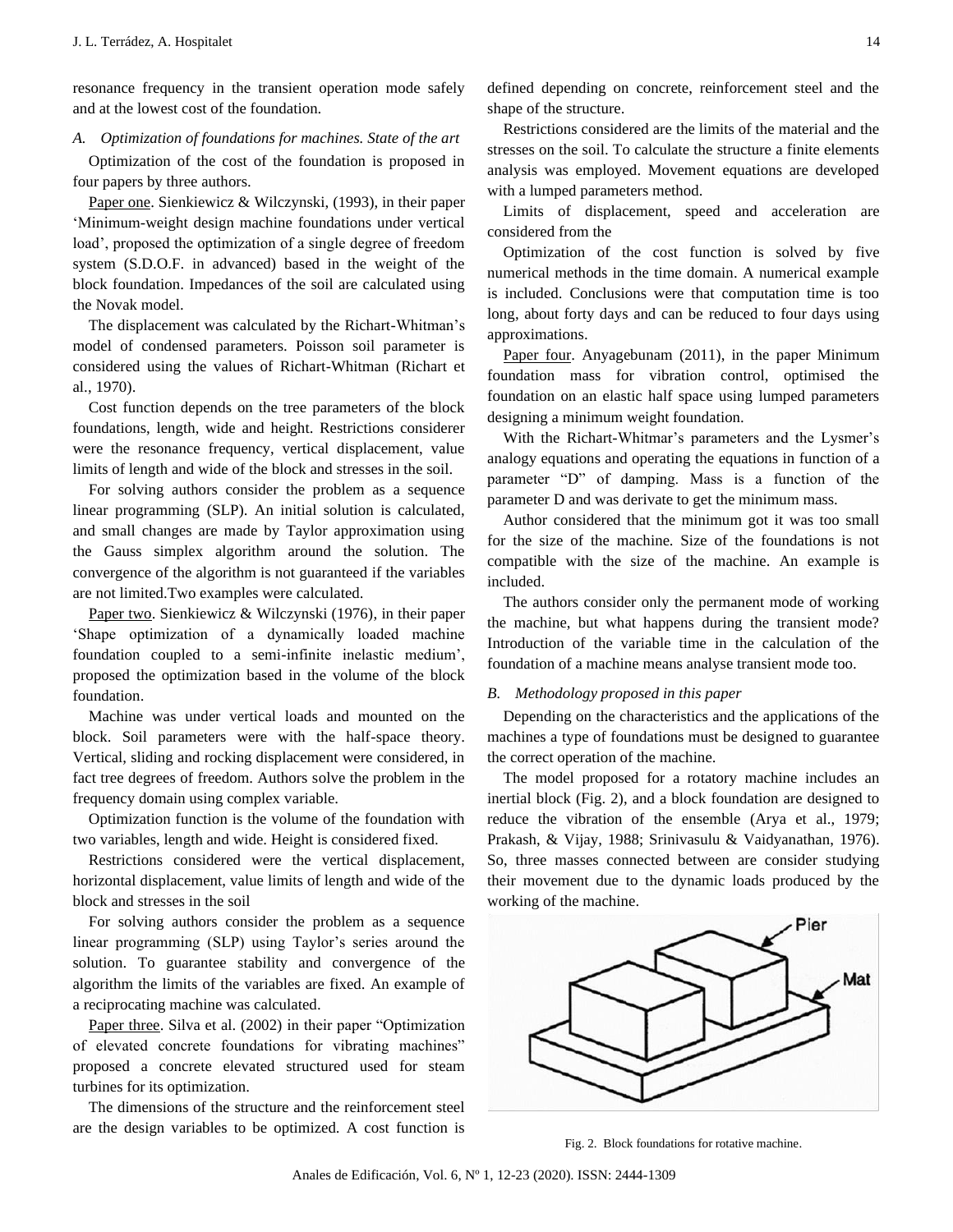Dynamics loads applied depends on the weight of the machine and the weight of the shaft according to the ACI NORM-351.3R-04. It proposed:

$$
F_e = \frac{m_e e \omega_m^2 S_f}{1000} Newton \tag{1}
$$

In which:

| $F_e$           | Dynamic load in N.            |
|-----------------|-------------------------------|
| $\rm m_{\rm e}$ | Mass of the shaft in k        |
| Sf              | Service factor. Usually 2.    |
| $_{\rm 0m}$     | Speed of the machine in rad/s |
|                 |                               |

e Eccentricity of the shaft in mm.

The soil was modelled fixing its characteristics and its impedances.

Speed of the machine during the transient mode changed from zero to nominal speed. The sloping of the ramp-up was a function where variables were selected by the algorithm to achieve the displacement expected by the constrains during the transient mode.

A rump-up was described as

$$
\omega(t) = \omega_{\text{max}} [1 - (1 - (\frac{t}{t_m})^p)]^{\frac{1}{q}}
$$
 (2)

The D'Alambert equations differentials of the movement of the tree solids are solved using a step by step integration method (Fig. 3). The method selected was the Newmark's β method (Chowdhury & Dasgupta, 2009; Newmark, 1959). The matrixial equations are applied to the vertical, the rocking and the sliding displacement. 9 variables for the movement of the ensemble (Fig. 4). Rocking and horizontal displacement are considered coupled. All the impedances and equations were considered in the elastic zone.

Model included additional materials: springs, isolation pads and shock absorbers, to control the vibrations of the machine, inertial block and foundation that increases the number of the variables of the model and to be used as impedances.

Displacement, speed and acceleration were the objectives to calculate and to be limited according to the limit operation fixed by the Norms as constraints.

A function "COST" of the foundation was introduced to analyse the possible combination of the variables proposed and analyse the set of solutions. A random algorithm implemented in MATLAB generates solutions with the RANDOM WALK technique. Constraints were checked for each candidate solution to validate the feasible solutions.

#### II. EXPERIMENTAL MODEL

#### *A. Foundation Model*

The foundation model selected was for an industrial turbine that makes electricity. Turbines are rotative machines very sensible to vibrations (Rodriguez et al., 2010) and produce vibrations during the starting and during the permanent mode of working that transmitted to the foundations.





The model analysed the displacement and dynamics loads supported by the foundations:

- o Vertical vibrations in the vertical axis -Z
- o Horizontal vibrations in the axis -X (sliding).
- o Rocking vibrations in a vertical axis crossing the vertical axe in the centre of gravity of the ensemble and in the base of each mass.

Vertical displacement was uncoupled of sliding and rocking. Both two, sliding and rocking, were considered coupled (Prakash & Vijay, 1976).

Nominal speed of the machine was 3.000 r.p.m.

D'Alambert equations in the time domain were considered for each free solid of the model: the machine, the inertial block and the foundation block.

#### *B. Vertical displacement in the –Z axis*

The free solid diagram was as can be seen in figure 4. Matrix equations for the free solid:

$$
\begin{pmatrix} c_{z1} + c_{z2} & -c_{z2} & 0 \ 0 & M_2 & 0 \ -k_{z2} & k_{z2} + k_{z3} & -k_{z3} \ 0 & -k_{z3} & k_{z3} \ \end{pmatrix} \begin{pmatrix} z_1 \\ z_2 \\ z_3 \end{pmatrix} = \begin{pmatrix} 0 \\ 0 \\ F_z(t) \end{pmatrix} (3)
$$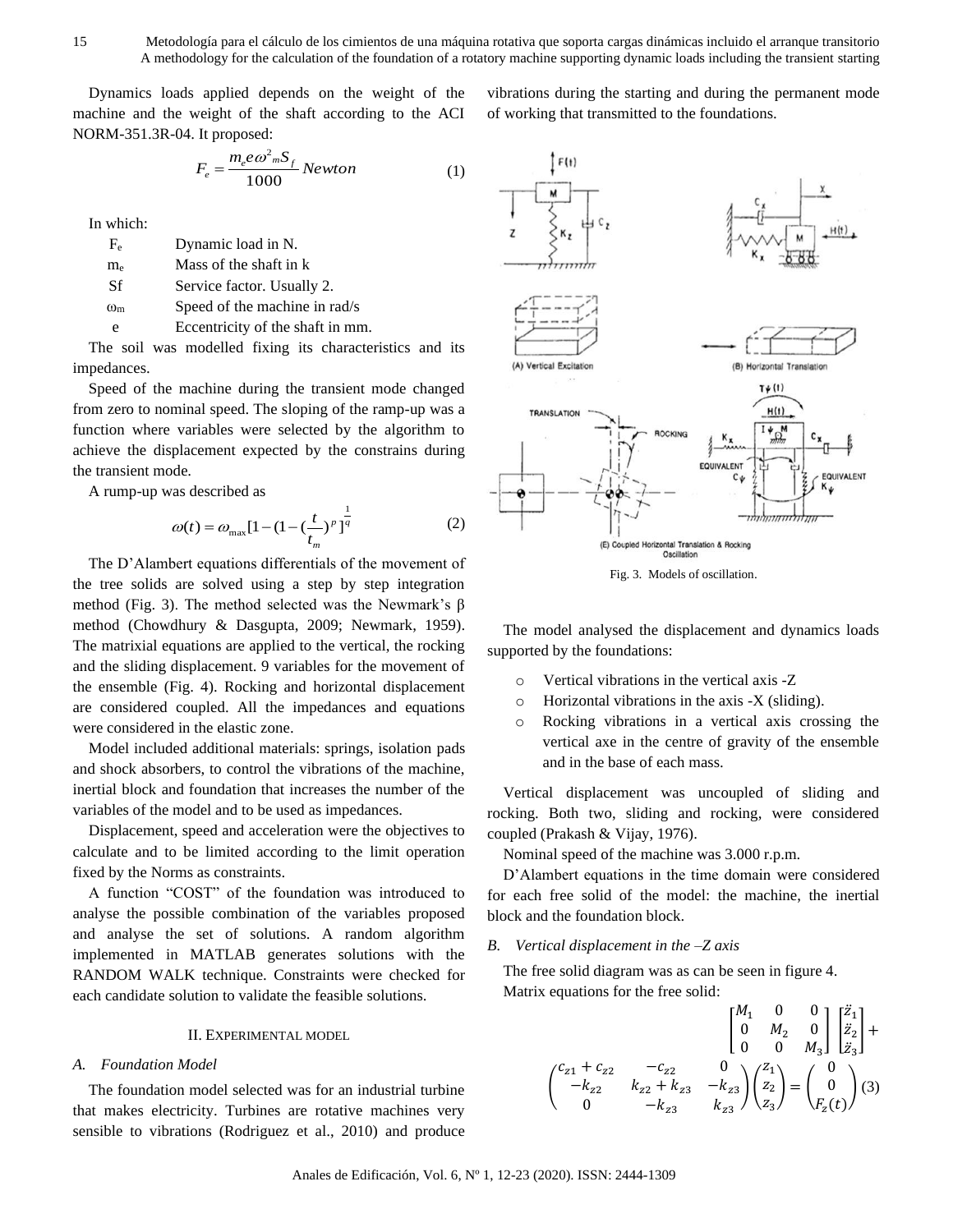#### Diagrama vibracion vertical -z

Diagrama deslizamiento-balanceo 6 g.d.l.



Fig. 4. 9 degrees freedom diagram.



Fig. 5. Free solid diagram for –Z displacement.

$$
[M][\ddot{Z}] + [C][\dot{Z}] + [K][Z] = [F]
$$
 (4)

In which:

•  $[M]$ was the masses matrix

- $[\ddot{z}]$ ,  $[\ddot{z}]$ ,  $[Z]$  were the acceleration, speed and displacement matrix
- $[C]$ ,  $[K]$  were the dynamic impedance and the stiffness matrix
- $[F]$  was the load matrix

#### *Sliding and rocking*

The free solid diagram was as can be seen in figure 5.

### Diagrama deslizamiento-balanceo 6 g.d.l.



Fig. 6. Free solid diagram for sliding and rocking.

The six equations were written in matrix mode as:

$$
\begin{bmatrix}\nM & \begin{bmatrix} \frac{z_1}{z_2} \\ z_3 \end{bmatrix} + \begin{pmatrix} c & \end{pmatrix} \begin{pmatrix} v \\ v \end{pmatrix} + \begin{bmatrix} K & \begin{bmatrix} x \end{bmatrix} = \begin{pmatrix} F \end{pmatrix}\n\end{bmatrix}
$$
\n(5)

Mass matrix [M] and accelerations:

|  |  |  | $\begin{bmatrix} m_1 & 0 & 0 & 0 & 0 & 0 \\ 0 & m_2 & 0 & 0 & 0 & 0 \\ 0 & 0 & m_3 & 0 & 0 & 0 \\ 0 & 0 & 0 & j_1 & 0 & 0 \\ 0 & 0 & 0 & 0 & j_2 & 0 \\ 0 & 0 & 0 & 0 & 0 & j_3 \end{bmatrix} \begin{bmatrix} \ddot{x}_1 \\ \ddot{x}_2 \\ \ddot{x}_3 \\ \ddot{\phi}_1 \\ \ddot{\phi}_2 \\ \ddot{\phi}_3 \end{bmatrix}$ |  |
|--|--|--|------------------------------------------------------------------------------------------------------------------------------------------------------------------------------------------------------------------------------------------------------------------------------------------------------------------------|--|

• Dumping matrix [C] and speeds: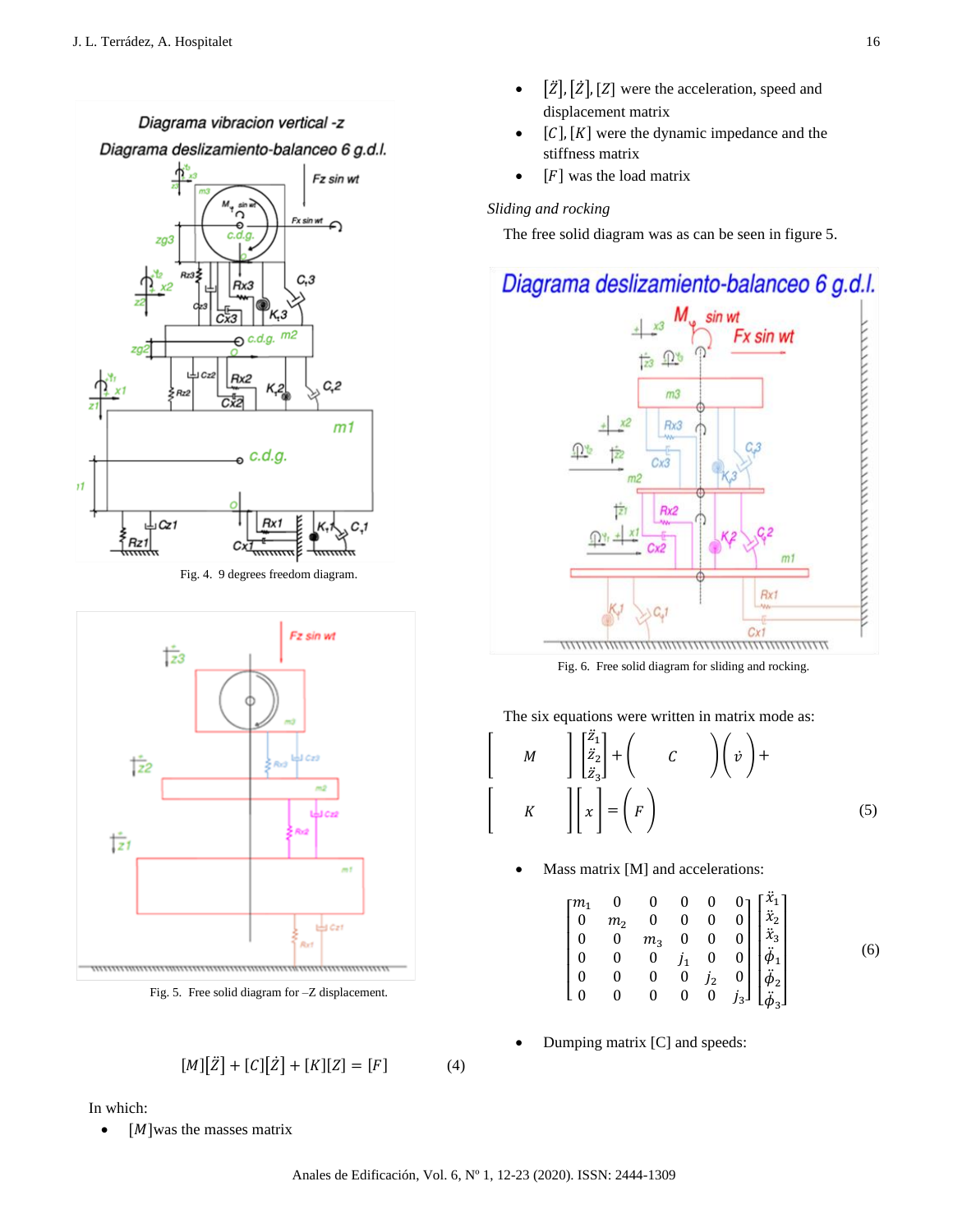

Stiffness matrix [K] and displacement:

The strength and momentum matrix [F]:

$$
\begin{bmatrix}\n0 \\
0 \\
F_x \sin(\omega t) \\
0 \\
0 \\
M_x \sin(\omega t)\n\end{bmatrix}
$$
\n(7)

The equations were integrated in the time domain using the Newmark's β methodology (Chowdhury & Dasgupta, 2009; Newmark, 1959) with:

$$
\circ \quad \beta = 1/4
$$

 $\Delta t = 0.001$  s.

#### *C. Operation parameters and variables. Sloping ramp-up.*

A rump-up to start the operation of the machine was described as

$$
\omega(t) = \omega_{\text{max}} \left[ (1 - (1 - (\frac{t}{t_m})^p)^{\frac{1}{q}} \right]
$$
 (8)

| In which the parameters were two: |                        |                     |
|-----------------------------------|------------------------|---------------------|
| <b>Parameter</b>                  | <b>Description</b>     | Value               |
| $\omega_{\text{max}}$             | Nominal speed in rad/s | $100 \text{ rad/s}$ |

The three operation variables were:

| <b>Variable</b> | <b>Description</b>       | <b>Values</b> |
|-----------------|--------------------------|---------------|
| p               | Variable of the equation | 1,2,3,4       |
|                 | Variable of the equation | 1.2.3         |
| tm              | Time to get the machine  | max 3.000 s.  |
|                 | the nominal speed.       |               |

#### *D. Parameters of the machine and the foundation model*

A total of 7 geometric variables and 14 parameters of the soil and machine were described as:

TABLE I GEOMETRIC VARIABLES

| Parame<br>ter  | Description                            | Value/Units   |
|----------------|----------------------------------------|---------------|
| a <sub>2</sub> | Length of the inertial block           | m.            |
| b <sub>2</sub> | Wide of the inertial block             | m.            |
| C <sub>2</sub> | Height of the inertial block           | m.            |
| $a_1$          | Length of the foundation block         | m.            |
| $b_1$          | Wide of the inertial block             | m.            |
| c <sub>1</sub> | Height of the foundation block         | m.            |
| e <sub>b</sub> | Embedded depth of the foundation block | $\frac{0}{0}$ |

TABLE II MACHINE AND SOIL PARAMETERS

| Parameter      | Description                  | Value/Units                |
|----------------|------------------------------|----------------------------|
| m <sub>3</sub> | Machine mass                 | 178.170 kg.                |
| $m_e$          | Mass of the shaft            | 16.365 kg.                 |
| $\omega$       | Operation speed              | 3.000 r.p.m.               |
| a <sub>3</sub> | Length of the machine        | 16 m.                      |
| b3             | Wide of the machine          | 8 m.                       |
| C <sub>3</sub> | Height of the machine        | 3 m.                       |
| Sf             | Service factor               | 2                          |
| e              | Eccentricity of the shaft    | $5.0010 - 02$ mm.          |
| G              | Soil shear modulus           | $81.549$ kN/m <sup>2</sup> |
| v              | Soil Poisson's ratio         | 0.33                       |
| ρgs            | Soil mass density            | $20 \text{ kN/m}^3$        |
| βm             | Dumping material ratio       | 5%                         |
| $\sigma s$     | Static bearing of the soil   | $26 \text{ kN/m}^2$        |
| γh             | Weight of the steel concrete | $25$ kN/m <sup>3</sup>     |

#### *E. Variables of stiffness and dumping impedances*

The impedance of stiffness and dumping between the machine and the inertial block, the inertial block and the block foundation and the soil-block foundation were designed with spring, isolation pads and shock absorbers. These elements were commercial and real, mixed and selected the number of necessary units in a discrete way to get the necessary impedance for the objective displacement, speed, acceleration of the machine and strength on the soil. Isolation pads were considered in percentage over the surface. There was a total of 16 variables.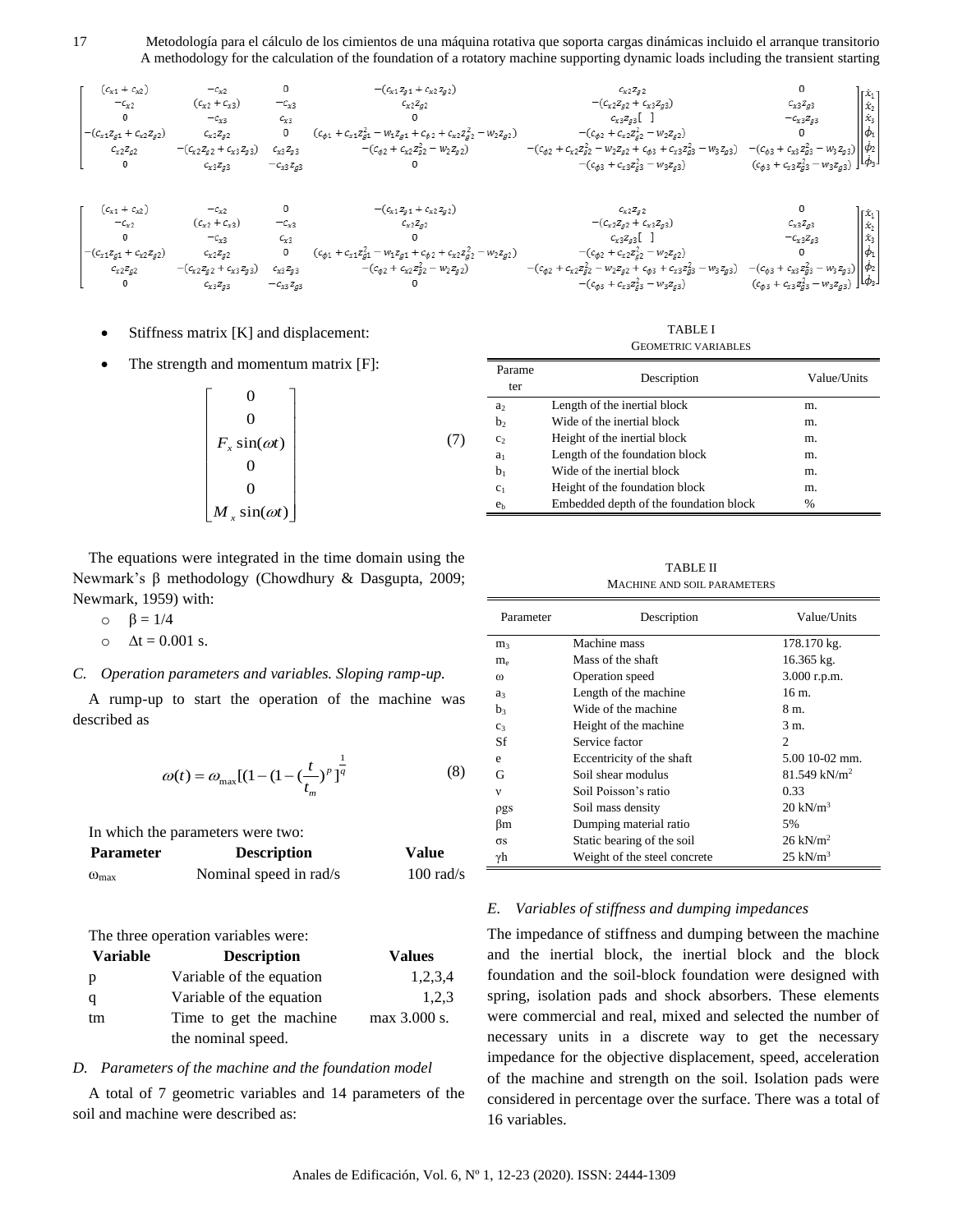TABLE III SPRING AND SHOCK ABSORBERS IMPEDANCESVARIABLES

|                  | <b>ADJONDENJ INII E</b>                          |           |
|------------------|--------------------------------------------------|-----------|
| Variable         | Description                                      | Uni<br>ts |
| $n_{rz3}$        | Number of springs between inertial block and     | u.        |
|                  | foundation block in the -Z axis.                 |           |
| $n_{\rm rz2}$    | Number of springs between the machine and the    | u.        |
|                  | inertial block in the -Z axis.                   |           |
| $n_{dz}$         | Number of shock absorbers between the inertial   | u.        |
|                  | block and the foundation block in the -Z axis.   |           |
| $\eta$ dz $2$    | Number of shock absorbers between the            | u.        |
|                  | machine and the inertial blocks in the -X axis.  |           |
| $n_{rx3}$        | Number of springs between the inertial block     | u.        |
|                  | and the foundation block in the -X axis.         |           |
| n <sub>rx2</sub> | Number of springs between the inertial block     | u.        |
|                  | and the foundation block in the -X axis.         |           |
| $n_{rx1}$        | Number of springs in the block foundation in the | u.        |
|                  | -X axis.                                         |           |
| $n_{dx3}$        | Number of shock absorbers between the            | u.        |
|                  | machine and the inertial block in the -X axis.   |           |
| $\eta_{dx2}$     | Number of shock absorbers between the inertial   | u.        |
|                  | block and the block foundation in the $-X$ axis. |           |
| n <sub>dx1</sub> | Number of shock absorbers in the block           | u.        |
|                  | foundation in the -X axis                        |           |

TABLE IV

#### PAD MATTRESS IMPEDANCESVARIABLES

| Variable | Description                            | Units-Interval |
|----------|----------------------------------------|----------------|
| pbix1    | Percentage of the surface with         | $% -0-100%$    |
|          | isolation pad in the walls of the      |                |
|          | foundation block in the -X axis.       |                |
| pbix2    | Percentage of the surface with         | $% -0-100%$    |
|          | isolation pad in the inertial block in |                |
|          | the -X axis                            |                |
| pbix3    | Percentage of the surface with         | $% -0-100%$    |
|          | isolation pad in the machine support   |                |
|          | in the -X axis                         |                |
| pbiz1    | Percentage of the surface with         | $% -0-100%$    |
|          | isolation pad under the foundation     |                |
|          | block in the -Z axis                   |                |
| pbiz2    | Percentage of the surface with         | $% -0-100%$    |
|          | isolation pad in the inertial block in |                |
|          | the -Z axis                            |                |
| pbiz3    | Percentage of the surface with         | $% - 0.100\%$  |
|          | isolation pad in the machine support   |                |
|          | in the -Z axis                         |                |
| pbix1    | Percentage of the surface with         | $% -0-100%$    |
|          | isolation pad in the walls of the      |                |
|          | foundation block in the -X axis.       |                |
| pbix2    | Percentage of the surface with         | $% -0.100%$    |
|          | isolation pad in the inertial block in |                |
|          | the $-X$ axis                          |                |
| pbix3    | Percentage of the surface with         | $% -0-100%$    |
|          | isolation pad in the machine support   |                |
|          | in the -X axis                         |                |

pbix1 Percentage of the surface with isolation pad in the walls of the foundation block in the -X axis.  $% -0.100%$ pbix2 Percentage of the surface with isolation pad in the inertial block in the -X axis % - 0-100% pbix3 Percentage of the surface with isolation pad in the machine support in the -X axis  $% - 0.100%$ pbiz1 Percentage of the surface with isolation pad under the foundation block in the -Z axis % - 0-100% pbiz2 Percentage of the surface with isolation pad in the inertial block in the -Z axis % - 0-100% pbiz3 Percentage of the surface with isolation pad in the machine support in the -Z axis  $% - 0 - 100%$ pbix1 Percentage of the surface with isolation pad in the walls of the foundation block in the -X axis.  $% - 0.100%$ pbix2 Percentage of the surface with isolation % - 0-100%

Variable Description Units-Interval

#### *F. Material type selection impedance variables*

pbix3 Percentage of the surface with isolation

pad in the inertial block in the -X axis

pad in the machine support in the -X axis

There were 11 variables considered to select the type of elastomeric pad mattress and the size of the shock absorber. For the pad mattress and the shock absorbers were three types of each one and the value of variables could be 1,2,3 or 4.

TABLE V PAD MATERIAL TYPE SELECTION IMPEDANCES VARIABLE

| Variable  | Description                                      | Value   |
|-----------|--------------------------------------------------|---------|
| $b_{iz3}$ | Type of isolation pad between the machine and    | 1,2,3,4 |
|           | the inertial block in the axis -Z                |         |
| $b_{i22}$ | Type of isolation pad between the inertial block | 1,2,3,4 |
|           | and the block foundation in the axis -Z.         |         |
| $b_{i+1}$ | Type of isolation pad between the inertial block | 1,2,3,4 |
|           | foundation and soil in the axis -Z.              |         |
| $b_{i+3}$ | Type of isolation pad between the machine and    | 1,2,3,4 |
|           | the inertial block in the axis -X                |         |
| $b_{ix2}$ | Type of isolation pad between the inertial block | 1,2,3,4 |
|           | and the block foundation in the axis -X          |         |
| $b_{ix1}$ | Type of isolation pad between the inertial block | 1,2,3,4 |
|           | foundation and soil in the axis -X               |         |
| airpz3    | Type of shock absorber between the machine and   | 1,2,3   |
|           | the inertial block in the axis -Z.               |         |
| airpz2    | Type of shock absorber between the inertial      | 1.2.3   |
|           | block and the block foundation in the axis -Z    |         |
| airpx3    | Type of shock absorber between the machine and   | 1,2,3   |
|           | the inertial block in the axis -X                |         |
| airpx2    | Type of shock absorber between the inertial      | 1,2,3   |
|           | block and the block foundation in the axis -X    |         |
| airpx1    | Type of shock absorber between the inertial      | 1,2,3   |
|           | block foundation and soil in the axis -X         |         |

TABLE IV

PAD MATTRESS IMPEDANCESVARIABLES

% - 0-100%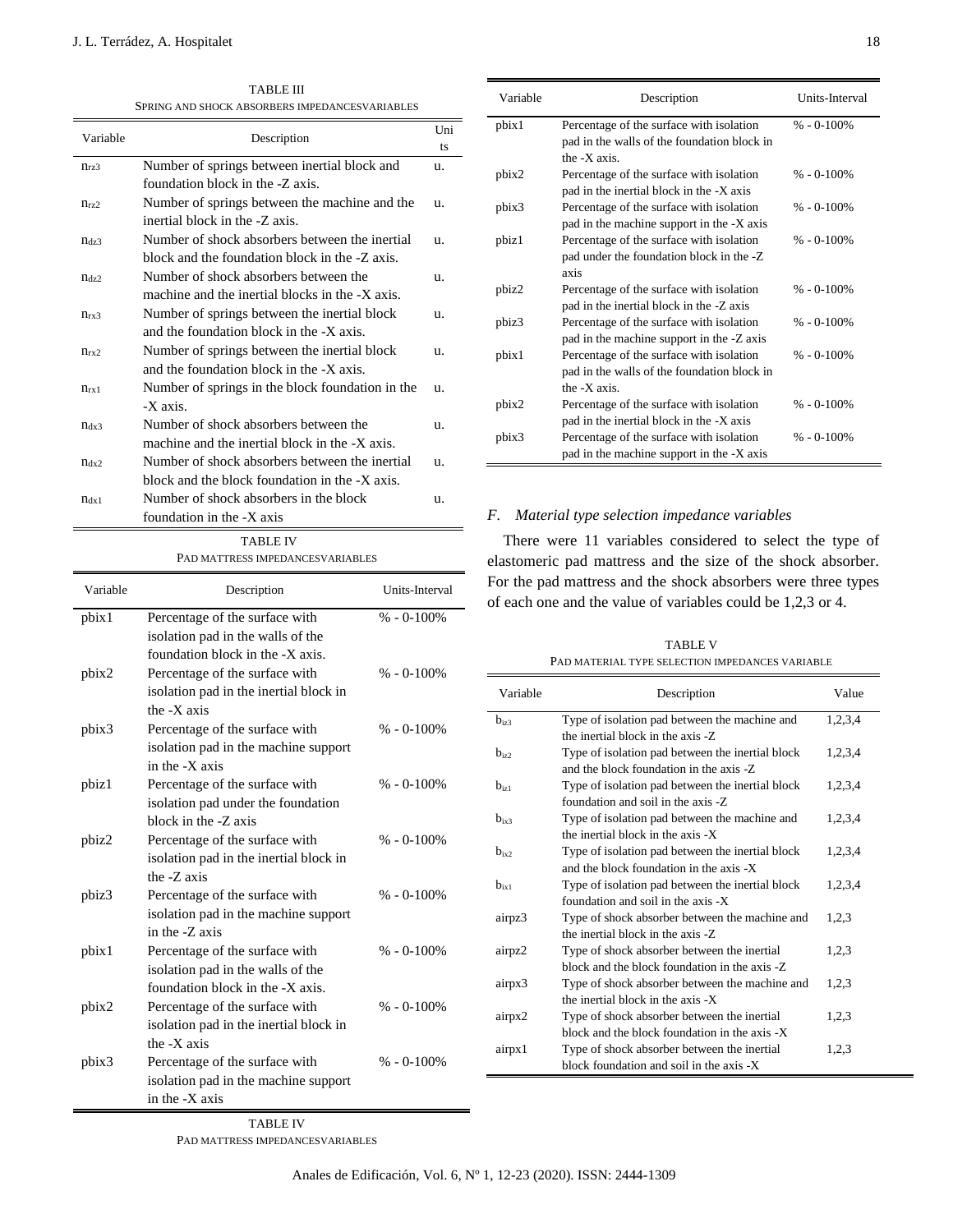#### *G. Constraints*

For each one of the variables constrains had been fixed to make a real foundation. There were three types of constraints:

- 1) Constraints of the interval of values of the variable.
- 2) Geometric constraints.
- 3) Mechanical constraints related with the physical operation and the construction of the foundation

TABLE VI CONSTRAINTS RELATED TO VARIABLE INTERVAL. NUMBER 1 TO 15

| $N^{\rm o}$ | VAR.           | Description                                                                                                  | Units       | Max<br>value | Min<br>value |
|-------------|----------------|--------------------------------------------------------------------------------------------------------------|-------------|--------------|--------------|
| 1           | a <sub>2</sub> | Length of the inertial                                                                                       | m.          | 19.2         | 16           |
| 2           | b <sub>2</sub> | block<br>Wide of the inertial<br>block                                                                       | m.          | 9.6          | 8            |
| 3           | c <sub>2</sub> | Height of the inertial<br>block                                                                              | m.          | 2            | 1            |
| 4           | a <sub>1</sub> | Length of the block<br>foundation                                                                            | m.          | 28.8         | 16           |
| 5           | $b_1$          | Wide of the block<br>foundation                                                                              | m.          | 14.4         | 8            |
| 6           | c <sub>1</sub> | Height of the block<br>foundation                                                                            | m.          | 3            | 1            |
| 7           | e <sub>h</sub> | Embedded depth of<br>the foundation block                                                                    | $\%$        | 100%         | 40%          |
| 8           | p              | Parámetro<br>característico de la                                                                            | .           | 4            | 1            |
| 9           | q              | curva de arranque<br>Parámetro<br>característico de la                                                       | -----       | 3            | 1            |
| 10          | $nr_{z3}$      | curva de arranque<br>Number of springs<br>between inertial block<br>and foundation block                     |             | 110          | 60           |
| 11          | $n_{rz2}$      | in the -Z axis.<br>Number of springs<br>between the machine<br>and the inertial block                        | ----        | 110          | 60           |
| 12          | $n_{dz}$       | in the -Z axis.<br>Number of shock<br>absorbers between the<br>inertial block and the<br>foundation block in | -----       | 90           | 40           |
| 13          | $n_{dz2}$      | the -Z axis.<br>Number of shock<br>absorbers between the<br>machine and the<br>inertial blocks in the -      | -----       | 90           | 40           |
| 14          | $n_{rx3}$      | X axis.<br>Number of springs<br>between the inertial<br>block and the<br>foundation block in<br>the -X axis. |             | 90           | 40           |
| 15          | $n_{rx2}$      | Number of springs<br>between the inertial<br>block and the<br>foundation block in<br>the -X axis.            | $- - - - -$ | 90           | 40           |

TABLE VII CONSTRAINTS RELATED TO VARIABLE INTERVAL. NUMBER 16 TO 20

| $N^{\rm o}$ | VAR. | Description                         | Units | Max<br>value | Min<br>value |
|-------------|------|-------------------------------------|-------|--------------|--------------|
| 16          | nrx1 | Number of springs in                |       | 90           | 40           |
|             |      | the block foundation                |       |              |              |
|             |      | in the -X axis.                     |       |              |              |
| 17          | ndx3 | Number of shock                     |       | 90           | 40           |
|             |      | absorbers between the               |       |              |              |
|             |      | machine and the                     |       |              |              |
|             |      | inertial block in the -X            |       |              |              |
|             |      | axis.                               |       |              |              |
| 18          | ndx2 | Number of shock                     |       | 90           | 40           |
|             |      | absorbers between the               |       |              |              |
|             |      | inertial block and the              |       |              |              |
|             |      | block foundation in<br>the -X axis. |       |              |              |
| 19          | ndx1 | Number of shock                     |       | 90           | 20           |
|             |      | absorbers in the block              |       |              |              |
|             |      | foundation in the $-X$              |       |              |              |
|             |      | axis                                |       |              |              |
| 20          | tr   | Time from starting to               | S.    | 3600         | 1800         |
|             |      | nominal operation                   |       |              |              |
|             |      | mode.                               |       |              |              |

#### TABLE VIII GEOMETRICAL CONSTRAINTS G1 TO G11

| Ref.           | Constrain       | Description                                        |
|----------------|-----------------|----------------------------------------------------|
| G1             | $a2 < 1.2 * a3$ | Length of the inertial block is not bigger than    |
|                |                 | 20% length of the machine                          |
| G <sub>2</sub> | $b2 < 1.2 * b3$ | Wide of the inertial block is not bigger than      |
|                |                 | 20% of the wide of the machine                     |
| G <sub>3</sub> | $a1 < 1.5 * a2$ | Length of the foundation block is not bigger       |
|                |                 | than 50% of the length of the inertial block       |
| G <sub>4</sub> | $b1 < 1.5 * b2$ | Wide of foundation block is not bigger than the    |
|                |                 | 50% of the wide of the inertial block              |
| G5             | $a1/b1 \leq 2$  | Ratio between length and wide of the block         |
|                |                 | foundation must be less than 2, to apply the       |
|                |                 | calculation of the impedance for a circular        |
|                |                 | foundation equal with radius R [1]                 |
| G6             | $c1 \le h1/2$   | Height of block foundation is equal or less than   |
|                |                 | half of its wide                                   |
| G7             | $c2 \le h2/2$   | Height of the inertial block is equal or less than |
|                |                 | half of its wide                                   |
| G8             | $c2 \leq c1$    | Height of the inertial block is equal is less than |
|                |                 | the height of the block foundation                 |
| G9             | $a3 \le a2$     | Length of the machine is less or equal then        |
|                |                 | length inertial block                              |
| G10            | a2<=a1          | Length of the inertial block is equal or less than |
|                |                 | the length of the block foundation                 |
| G11            | $b3 \le b2$     | Wide of the block foundation is equal or bigger    |
|                |                 | than the wide of the inertial block                |

 $\equiv$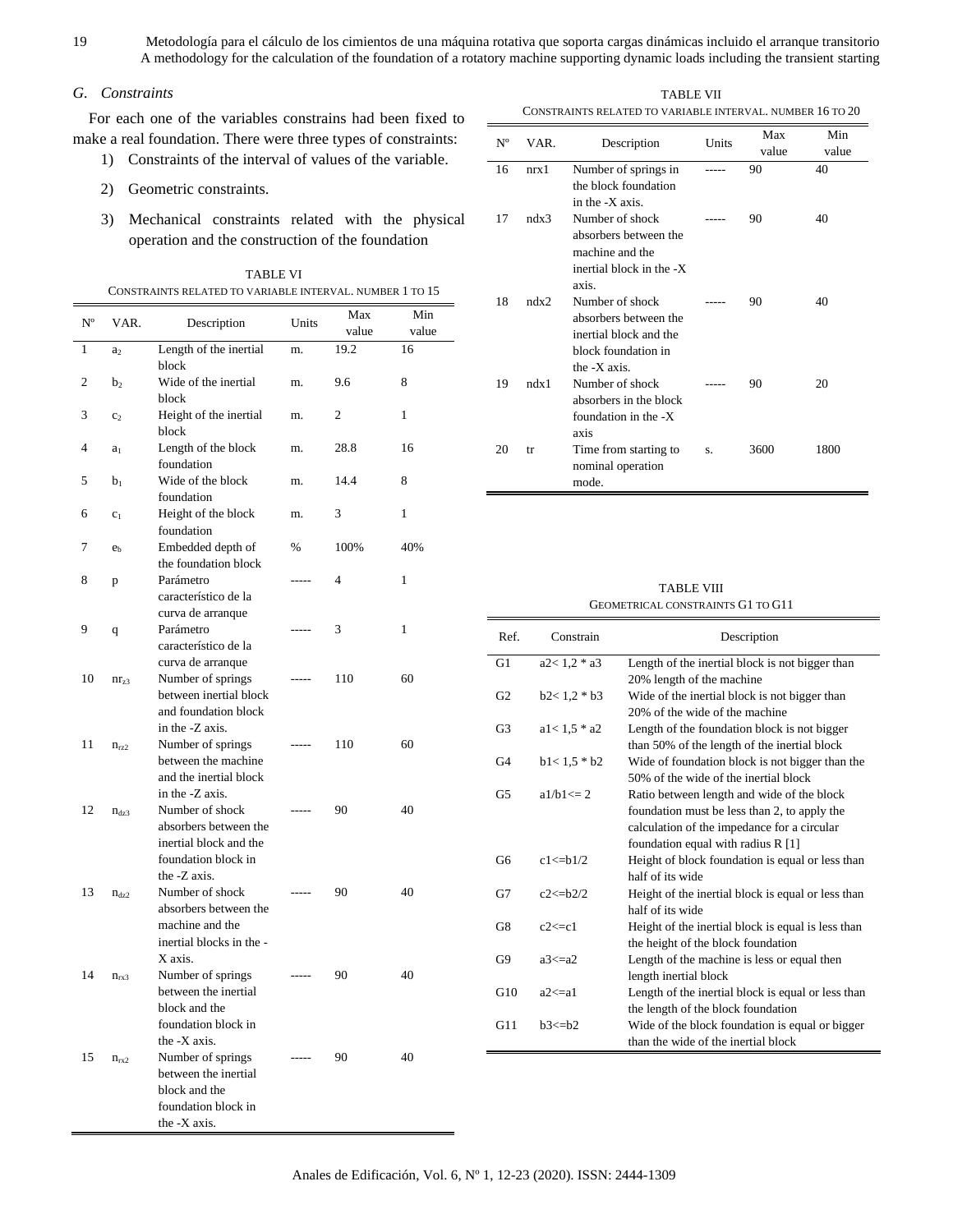TABLE IX GEOMETRICAL CONSTRAINTS G12 TO G16

| Ref. | Constrain                       | Description                                         |
|------|---------------------------------|-----------------------------------------------------|
| G12  | $h2 \le h1$                     | Wide of the block foundation is equal or bigger     |
|      |                                 | then wide of the inertial block                     |
| G13  | $c2 \le h2/2$                   | Height of the inertial block equal or less than     |
|      |                                 | the half of the wide of the inertial block          |
| G14  | $\sup x3 \leq \sup x$           | Surface occupied by the spring and shock            |
|      | res <sub>3</sub>                | absorbers of the machine is less or equal to the    |
|      |                                 | Surface free in the -X axis                         |
| G15  | $\text{supx2} \leq \text{supx}$ | Surface occupied by the spring and shock            |
|      | res2                            | absorbers of the inertial block is less or equal to |
|      |                                 | the Surface free in the -X axis                     |
| G16  | $\sup x1 \leq \sup x$           | Surface occupied by the spring and shock            |
|      | res1                            | absorbers of the foundation block is less or        |
|      |                                 | equal to the Surface free in the -X axis            |

TABLE X MECHANICAL CONSTRAINS M1 TO M9

| Ref.           | Constrain                                                                                                                                                                                                                                                | Description                                                                                                                                                                                                                 |
|----------------|----------------------------------------------------------------------------------------------------------------------------------------------------------------------------------------------------------------------------------------------------------|-----------------------------------------------------------------------------------------------------------------------------------------------------------------------------------------------------------------------------|
| M <sub>1</sub> | wg3+fz3 <nrz3*wrz3<br><math>+</math> pbiz<math>3*</math>biz<math>3</math></nrz3*wrz3<br>                                                                                                                                                                 | Statics loads supported by springs and<br>isolation pad between the machine and<br>the inertial block calculated were less<br>than addition of maximum load of each<br>spring and isolation pad in the -Z axis.             |
| M <sub>2</sub> | $wg3+fz3+wg2\leq nrz2$<br>*wrz2 + pbiz2*biz2                                                                                                                                                                                                             | Statics loads supported by springs and<br>isolation pad between the inertial block<br>and the block foundation calculated were<br>less than addition of maximum load of<br>each spring and isolation pad in the -Z<br>axis. |
| M <sub>3</sub> | $wg3+fz3+wg2+wg1$<br><pbiz1*biz1< td=""><td>Statics loads supported by isolation pad<br/>between the block foundation and the soil<br/>calculated were less than addition of<br/>maximum load of the isolation pad in the<br/>-Z axis</td></pbiz1*biz1<> | Statics loads supported by isolation pad<br>between the block foundation and the soil<br>calculated were less than addition of<br>maximum load of the isolation pad in the<br>-Z axis                                       |
| M4             | $Fx<$ nrx $3$ *wrx $3+$<br>pbix3*bix3                                                                                                                                                                                                                    | Static sliding load supported by the<br>machine is less than the addition of each<br>spring and isolation pad                                                                                                               |
| M5             | $Fx<$ nrx $2$ *wrx $2$ +<br>pbix2*bix2                                                                                                                                                                                                                   | Static sliding load supported by the<br>inertial block is less than the addition of<br>the maximum load of each spring and<br>isolation pad                                                                                 |
| M6             | $Fx<$ nrx $1$ *wrx $1 +$<br>pbix1*bix1                                                                                                                                                                                                                   | Static sliding load supported by the soil is<br>less than the maximum load supported by<br>isolation pad                                                                                                                    |
| M7             | $v<0.88\sqrt[4]{\frac{4\ E\ I}{k_c b_1}}$                                                                                                                                                                                                                | Foundation is rigid and the value of the<br>flight of the footing is less than the<br>equation proposed [17]                                                                                                                |
| M8             | $\sigma$ smed $\leq \sigma$ s                                                                                                                                                                                                                            | Media stress produced by the dynamic<br>and static loads is less than the maximum<br>stress of the soil                                                                                                                     |
| M <sup>9</sup> | $\sigma$ spunta < 1,25 $*$ $\sigma$ s                                                                                                                                                                                                                    | Maximum stress by the dynamic and<br>static loads is less than 1,25 times the<br>maximum stress of the soil                                                                                                                 |

TABLE XI DATA TABLE 11 CONSTRAINTS OF OPERATION THE MACHINE. LIMITS OF DISPLACEMENT, SPEED AND ACCELERATION IN -X AND -Z

|                |                                    | AXIS                 |         |                         |
|----------------|------------------------------------|----------------------|---------|-------------------------|
| Variable       | Norma Applied                      | Nominal<br>operation |         | Transitory<br>operation |
| $X_3$          | VDI Norm 2056 *<br>$\cos 45^\circ$ | $10510-3$ mm         | $x$ 100 | $10.5$ mm.              |
| $\dot{x}_3$    | ISO Norm 10816-<br>1995            | $4.5$ mm/s           | x 100   | $0.45 \text{ m/s}$      |
| х,             | Blake chart, 1964<br>[7]           | 0.1 <sub>g</sub>     | x 100   | 10g                     |
| $Z_2$          | VDI Norm 2056 *<br>$\sin 45^\circ$ | $10510-3$ mm         | x 100   | $10.5$ mm.              |
| Ż <sub>3</sub> | ISO Norm 10816-<br>1995            | $4.5$ mm/s           | x 100   | $0.45 \text{ m/s}$      |
| Ż3             | Blake Chart,<br>1964[7]            | $0.1$ g              | x 100   | 10g                     |

For the transitory operation mode there is not any norm or reference that propose any limit to the displacement, speed or acceleration. Only the authors Rodriguez et al. (2010) in their paper commented that sensors of the turbine were disconnected in the transitory operation. Displacement of 10 mm. are eventually accepted by the manufacturers and operators of the turbines in the transitory mode operation. The constrains for the transitory operation mode were proposed by the authors of this paper to limit the possible cross of the resonance frequency during the starting to the permanent operation

#### *H. Cost Function*

 $\blacksquare$ 

To analyse the set of solutions of the foundation a cost function was defined. Cost function is a no continuous function, a discrete function, and so, analytic methodology was not possible to be used to generate solutions or optimization.

- Let  $S(X)$  a set of solutions, Where: X: Was a vector  $1x$  37that  $\in S(x)$
- X: Is a solution

 $Cost(X)$  was defined as:

$$
Cost(X) = \sum_{i=1}^{20} c_i(x_i)
$$
 (9)

Cost function was a sum of 20 addend depending on 37 variables Xi: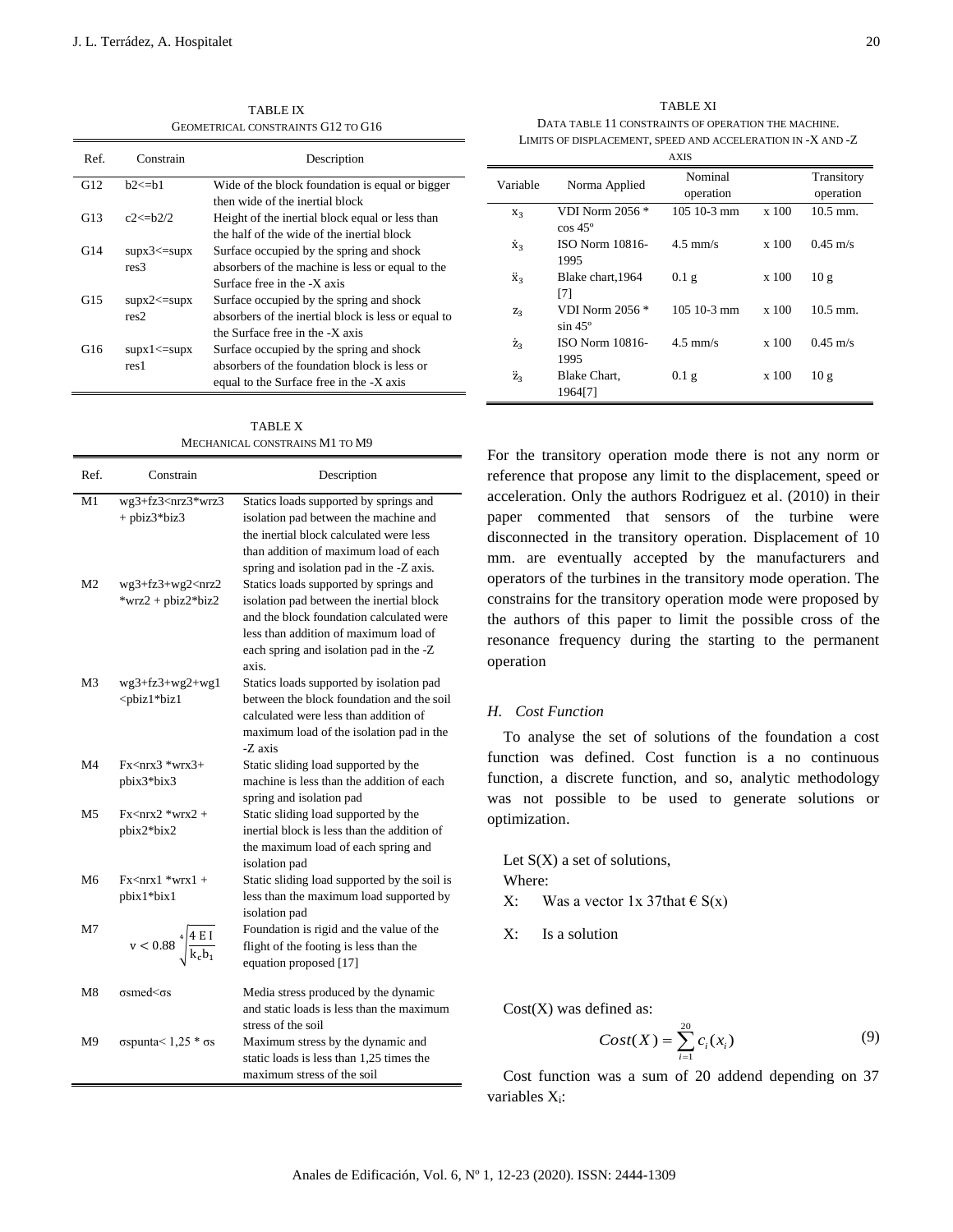| C1              | Cost of the excavation                                                                                | $(a1*b1*eb+0.2)*$<br>OC(1)               |  |
|-----------------|-------------------------------------------------------------------------------------------------------|------------------------------------------|--|
| C2              | Concrete base                                                                                         | $(a1 * b1) * 0C(2)$                      |  |
| C3              | Framework of the inertial block and                                                                   | $((2 * a 1 * c 1 + 2 * b 1 * c 1))$      |  |
|                 | foundation                                                                                            | $^{+}$                                   |  |
|                 |                                                                                                       | $(2*a2*c2+2*b2*c2))$<br>$*$ OC(3)        |  |
| C4              | Steel concrete cost                                                                                   | $((a1*b1*c1)+(a2*b2$<br>$*(c2))^*$ OC(4) |  |
| C5              | Cost of the insolation pad between<br>soil and foundation block in the -Z<br>axis                     | $(a1*b1)*pbiz1*biz1$                     |  |
| C6              | Cost of the insolation pad between<br>the foundation block and the inertial<br>block in the -Z axis   | $(a2*b2)*pbiz2*biz2$                     |  |
| C7              | Cost of the insolation pad between<br>the inertial block and the machine in<br>the -Z axis            | (a3*b3)*pbiz3*biz3                       |  |
| C8              | Cost of the insolation pad between<br>soil and foundation block in the -X<br>axis                     | $(b1*c1*eb*2)*pbix1$<br>*bix1            |  |
| C9              | Cost of the isolation pad on the<br>inertial block in the -X axis.                                    | $(b2*c2)*pbix2*bix2$                     |  |
| C <sub>10</sub> | Cost of the isolation pad on the<br>machine in the -X axis.                                           | $(b3*hr)*p bix3* bix3$                   |  |
| C11             | Cost of the spring installed between<br>the foundation and the inertial block<br>in the -Z axis.      | nrz2*ctr                                 |  |
| C12             | Cost of the springs installed between<br>the inertial block and the machine in<br>the -Z axis         | nrz3*ctr                                 |  |
| C13             | Cost of the springs installed on the<br>foundation block in the -X axis.                              | nrx1 * ctr                               |  |
| C14             | Cost of the spring installed on the<br>inertial block in the -X axis                                  | nrx2 * ctr                               |  |
| C15             | Cost of the spring installed on the<br>machine in the -X axis.                                        | $nrx3 * ctr$                             |  |
| C16             | Cost of the shock absorbers between<br>the foundation and the inertial block<br>in the -Z axis        | ndz2 * ctd                               |  |
| C17             | Cost of the shock absorbers installed<br>between the inertial block and the<br>machine in the -Z axis | ndz3 * ctd                               |  |
| C18             | Cost of the shock absorbers installed<br>on the foundation block in the -X<br>axis.                   | ndx1 * ctd                               |  |
| C19             | Cost of the shock absorbers installed<br>on the inertial block in the -X axis.                        | ndx2 * ctd                               |  |
| C20             | Cost of the shock absorbers installed<br>on the machine in the -X axis.                               | ndx3 * ctd                               |  |

Finally parameters OC(1), OC(2), OC(3), OC(4), pbix1, pbix2,pbix3, ctr and ctd were the unit cost for the civil works, isolation pad, springs and shock absorbers.

#### III. RESULTS

The RANDOM WALK (Martinez & Francisco, 2007) technique had as target to get information about the set of solutions. Candidate solutions were randomly generated and checked all the constrains to define is the solution is accepted.

This statistical analysis permitted to know the tendency of each variable and the performance of the cost function.

A "MATLAB" program had been developed to generate the solutions of the cost function. The program is based in the next flux diagram of figure 7.



Fig. 7. Flux diagram.

Algorithm follows the next steps:

- 1) Randomly 37 values for the variables are selected between the intervals fixed for each variable. A candidate solution is generated.
- 2) Program checks geometrical, mechanical and operation constrains.
- 3) If the candidate achieved all the constrains is accepted and its cost was calculated. Time to get the solution is stored.
- 4) If the solution didn't achieve the constrains it was rejected.
- 5) A new candidate solution is generated in both cases.

The algorithm stopped when 2.000 feasible solutions were generated.

The computer used for the realization of the experiences was:

- 4 GB RAM
- Fourth nucleus CPU Intel Core i5
- Operation System Windows 7 64 bits
- Program MATLAB R-2015a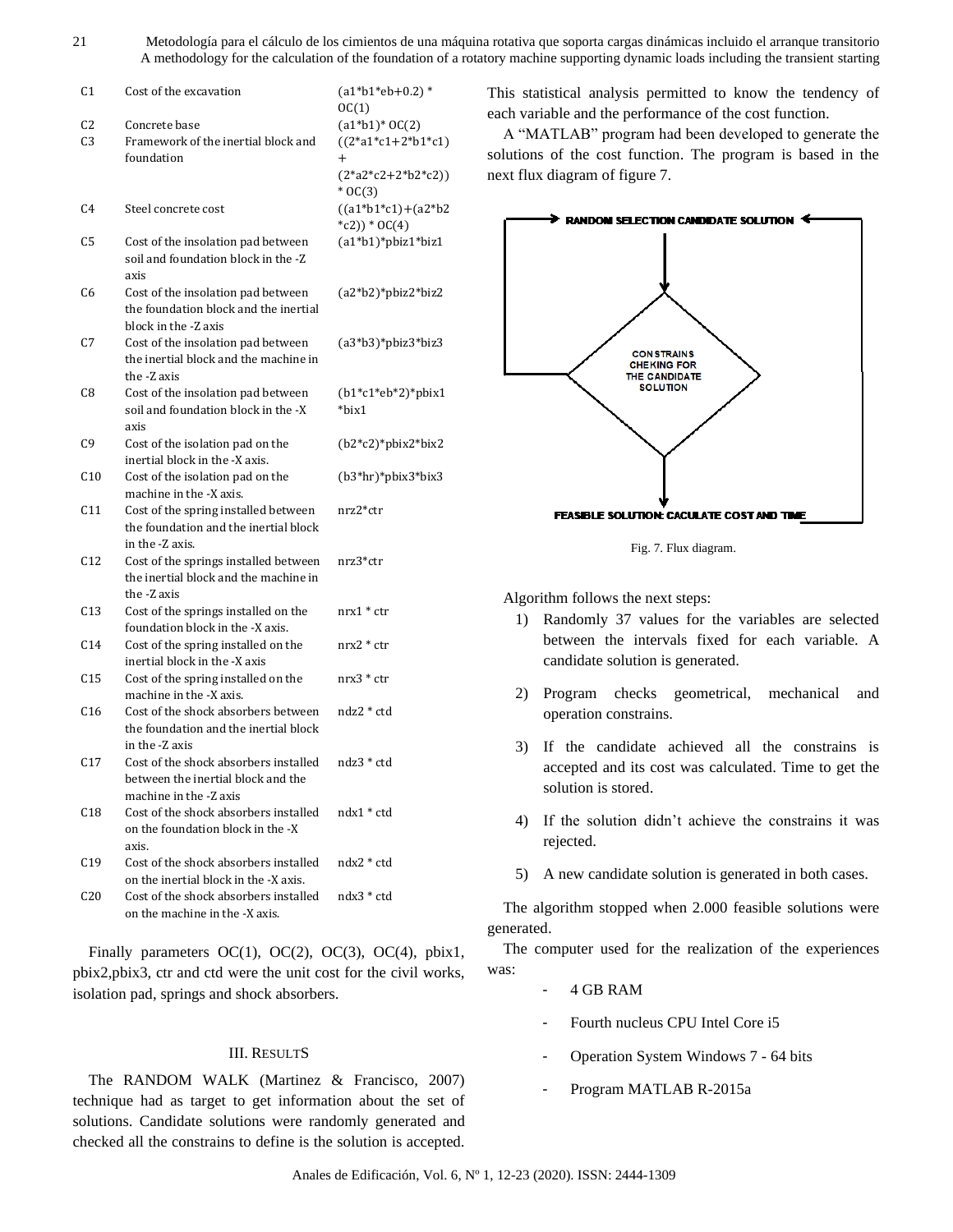For finding 2.000 feasibly solutions had been necessary to generate 1.357.985 candidate solutions.The probability of finding a feasible solution from a candidate solution was:

*Prob. feasible solution* = 
$$
\frac{2.000}{1.357.985} = 1.47 10^{-3}
$$

$$
= 0.00147 = 0.147 %
$$

That meant that the probability of finding a feasible solution is 0.15% and its needed to reject unless 680 candidate solutions to get one feasible.



Fig. 8. Set of feasible solutions.

Figure 7 showed the set of solutions of the cost function between the less value 2.158.976,13  $\epsilon$  y and the 3.694.036,22  $\epsilon$ . Both values are represented in the graphic by two black lines. In the -x axis time to get the feasible solution was represented for each feasible solution.

In figure 8 was represented rejected solutions versus feasible solutions. A straight line with slope m:

$$
m = \frac{1}{0.00147} = 680
$$
  
\nRWY SOLUTIONES RECHAZADAS

nº de solucion factible Fig. 9. Rejected solutions versus feasible solutions.

Cost function versus number of solutions is represented in figure 9. There was a big plateau of solutions between 2,8 y 3,2 million of euros.



Fig. 10. Cost function vs number of solutions.

The statistical parameters for the set of solutions obtained was:

| TABLE XII                                       |
|-------------------------------------------------|
| STATISTICAL PARAMETERS FOR THE SET OF SOLUTIONS |

|                    | Program Time | <b>Solution Cost</b> |
|--------------------|--------------|----------------------|
| Mean Value         | 56,835 s     | 2.966.733.34€        |
| Minimum value      | 37,258 s     | 2.158.976,13 €       |
| Maximum value      | 75,265 s     | 3.694.036,22 €       |
| Standard deviation | 10,866 s     | 242.283,91 €         |
| Mode               | 37,258 s     | 2.960.532,43 €       |

Next, the histogram of the set of solutions was represented. Most frequency of solutions were around the 3.000.000  $\epsilon$ value.



Fig. 11. Histogram of the set of solutions cost function.

#### IV. DISCUSSION

The methodology proposed permitted to design the foundation and all the elements necessary to limit the vibrations of the machine and its transmission to soil in the time domain.